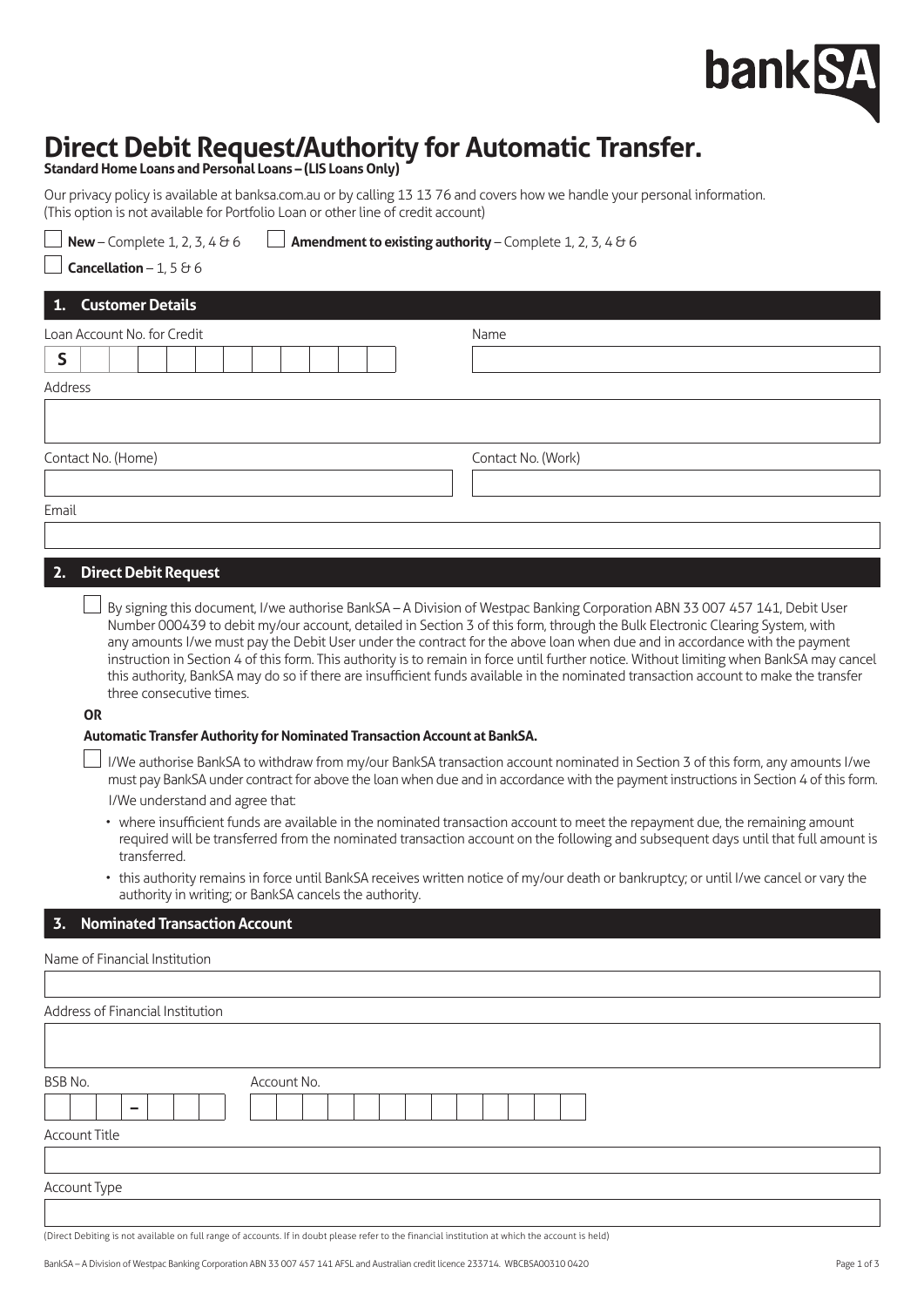| 4. Payment Instructions                                       |                         |             |  |
|---------------------------------------------------------------|-------------------------|-------------|--|
| <b>Frequency</b> $(\vee)$ tick one                            | <b>Commencement Day</b> | <b>Date</b> |  |
| Weekly (i.e. one quarter of the required monthly repayment)   |                         |             |  |
| Fortnightly (i.e. one half of the required monthly repayment) |                         |             |  |
| Monthly (i.e. the required monthly repayment amount)          |                         |             |  |

(Commencement date cannot be in current month if repayment date has passed)

\*The first payment amount will be drawn on the nominated day 1 week after the next monthly repayment due date.

\*\*The first payment amount will be drawn on the nominated day 2 weeks after the next monthly repayment due date

NB. Commencement date cannot be in the current month if the repayment date has passed, and will be on the next monthly repayment due date. In all cases, where a Weekly or Fortnightly frequency is chosen, the initial payment must be for the monthly repayment amount followed by the nominated weekly or fortnightly payment amount.

#### **Additional Payment Options** (✔) tick one

| Required Monthly Payment                                                                                                                    |                                                                                                                                                                                      |
|---------------------------------------------------------------------------------------------------------------------------------------------|--------------------------------------------------------------------------------------------------------------------------------------------------------------------------------------|
| Extra Amount (for loans at a variable rate only)                                                                                            |                                                                                                                                                                                      |
| (to be transferred each week/fortnight/month in addition to the weekly/fortnightly/monthly debit towards my/our required monthly repayment) |                                                                                                                                                                                      |
| <b>Fixed Whole Amount</b> (for loans at a variable rate only) $\begin{vmatrix} 5 \end{vmatrix}$                                             |                                                                                                                                                                                      |
|                                                                                                                                             | (Reing a fived amount the Debit Heer will debit under this authority until the amount of the weekly/fortnightly/monthly nayments necessary to make un the required monthly renayment |

(Being a fixed amount the Debit User will debit under this authority until the amount of the weekly/fortnightly/monthly payments necessary to make up the required monthly repayment exceed that fixed amount, at which time I/we authorise the Bank to debit the fortnightly/monthly payment necessary to make up the required repayment.)

# **5. Cancellation**

#### **Direct Debit Request for Nominated Transaction Account at another Financial Institution**

 $\perp$  I hereby cancel my/our existing Direct Debit arrangement with BankSA – A Division of Westpac Banking Corporation ABN 33 007 457 141. Debit User Number 000439 with respect to the payment of the loan account set out in section 1 of this form.

#### **Automatic Transfer Authority for Nominated Transaction Account at BankSA**

 $\Box$  I/We hereby cancel my/our existing authority for Automatic Transfer with respect to the payment of the loan account set out in Section 1 of this form.

# **6. Customer Signature**

#### **To be signed according to the authority held on the Nominated Transaction Account.**

| Signature 1    | Date | Signature 2 | Date |
|----------------|------|-------------|------|
| $\overline{C}$ |      |             |      |
|                |      |             |      |

# **7. You can return the form in any of the following ways:**

**Email:** [LoansAdministration@banksa.com.au](mailto:Email:%0DLoansAdministration%40banksa.com.au%0DMail:%0DLoan%20Administration%0DLocked%20Bag%201%2C%20Kogarah%20NSW%201485%0DFax:%20%0D%2802%29%209995%208306%0DBranch:%0DHand%20in%20at%20any%20BankSA%20branch?subject=) **Mail:** Loans Administration Locked Bag 1, Kogarah NSW 1485 **Fax:** (02) 9995 8306 **Branch:** Hand in at any BankSA branch

# **Branch Use Only**

Where payment method is to be by Direct Debit Request, a Direct Debit Request Service Agreement was issued to customer

| on            | by (Bank Officer's/Broker's name) | Branch Date Stamp |
|---------------|-----------------------------------|-------------------|
|               |                                   |                   |
| Employee Name |                                   |                   |
| Employee No.  | Contact No.                       |                   |